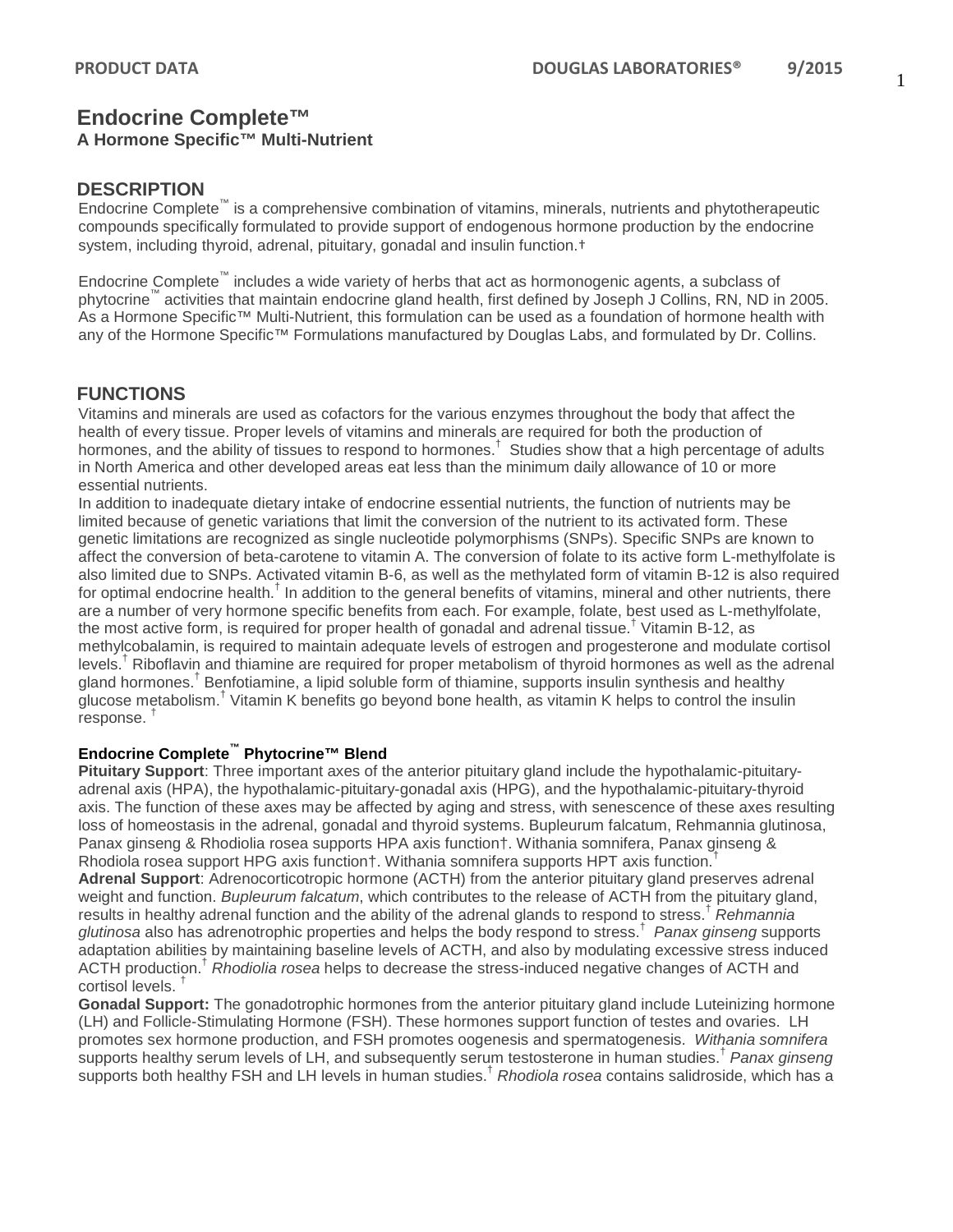#### **A Hormone Specific™ Multi-Nutrient**

protective effect on the function of LH in the hypothalamic-pituitary-gonadal axis and can help maintain testosterone production.†

**Thyroid Support:** Thyrotrophic cells in the anterior pituitary gland produce Thyroid-Stimulating Hormone (TSH), which preserves thyroid gland weight and function, and promotes the release of thyroid hormones. Thyroid hormones are produced by the thyroid gland under the influence of TSH. Forskolin, an active ingredient in *Coleus forskkohlii* helps with T3 & T4 secretion from thyrocytes in a fashion similar to TSH, including organification of iodine though independent from TSH.† *Withania somnifera* supports hypothalamicpituitary-thyroid axis function and also supports normal thyroid hormone production by direct action on the thyroid gland.† *Rhodiola rosea* was shown to help normalize the stress-induced negative changes of thyroxine and triiodothyronine concentrations.†

**Insulin Support:** Pancreatic beta-cells produce insulin based on the needs of the body. *Gymnema sylvestre* is beneficial for supporting healthy beta-cell function.† *Panax ginseng* and *Withania somnifera* have the ability to maintain healthy blood glucose levels and support pancreatic beta-cells.† *Rehmannia glutinosa* can support the insulin response by helping promote glucose utilization and balancing cortisol levels.<sup>†</sup>

#### **INDICATIONS**

Endocrine Complete™ may be a useful dietary supplement for those who wish to consume the essential nutrients plus herbs for hormone health and endocrine system support.<sup>†</sup>

### **FORMULA (#202133-120X)**

| <b>Serving Size 4 Vegetarian Capsules:</b>               |  |
|----------------------------------------------------------|--|
| Vitamin A (as 80% beta carotene/5,000 IU                 |  |
| 20% Vitamin A Palmitate)                                 |  |
| Vitamin C (as Ascorbic Acid)500 mg                       |  |
| Vitamin D-3 (as Cholecalciferol)1,000 IU                 |  |
|                                                          |  |
| (as d-alpha tocopheryl succinate plus mixed tocopherols) |  |
| Vitamin K-2 (as Menaquinone-7) 40 mcg                    |  |
|                                                          |  |
| Riboflavin (as Riboflavin-5-phosphate)10 mg              |  |
|                                                          |  |
| Vitamin B-6 (as Pyridoxal-5-phosphate) 20 mg             |  |
| Folate (as L-Methylfolate, Metafolin®) 400 mcg           |  |
| Vitamin B-12 (as Methylcobalamin) 250 mcg                |  |
|                                                          |  |
|                                                          |  |
| (as Calcium Pantothenate)                                |  |
| Calcium (as Calcium Citrate Malate) 50 mg                |  |
|                                                          |  |
| Magnesium (as Magnesium Citrate)50 mg                    |  |
| Zinc (as Zinc Monomethionine, Opti-Zinc®)15 mg           |  |
| Selenium (as I-Selenomethionine)100 mcg                  |  |
|                                                          |  |
| (as Copper Amino Acid Chelate)                           |  |
|                                                          |  |
| (as Manganese Amino Acid Chelate)                        |  |
|                                                          |  |
| (as Chromium Amino Acid Chelate)                         |  |
|                                                          |  |
| (as Molybdenum Amino Acid Chelate)                       |  |
|                                                          |  |
|                                                          |  |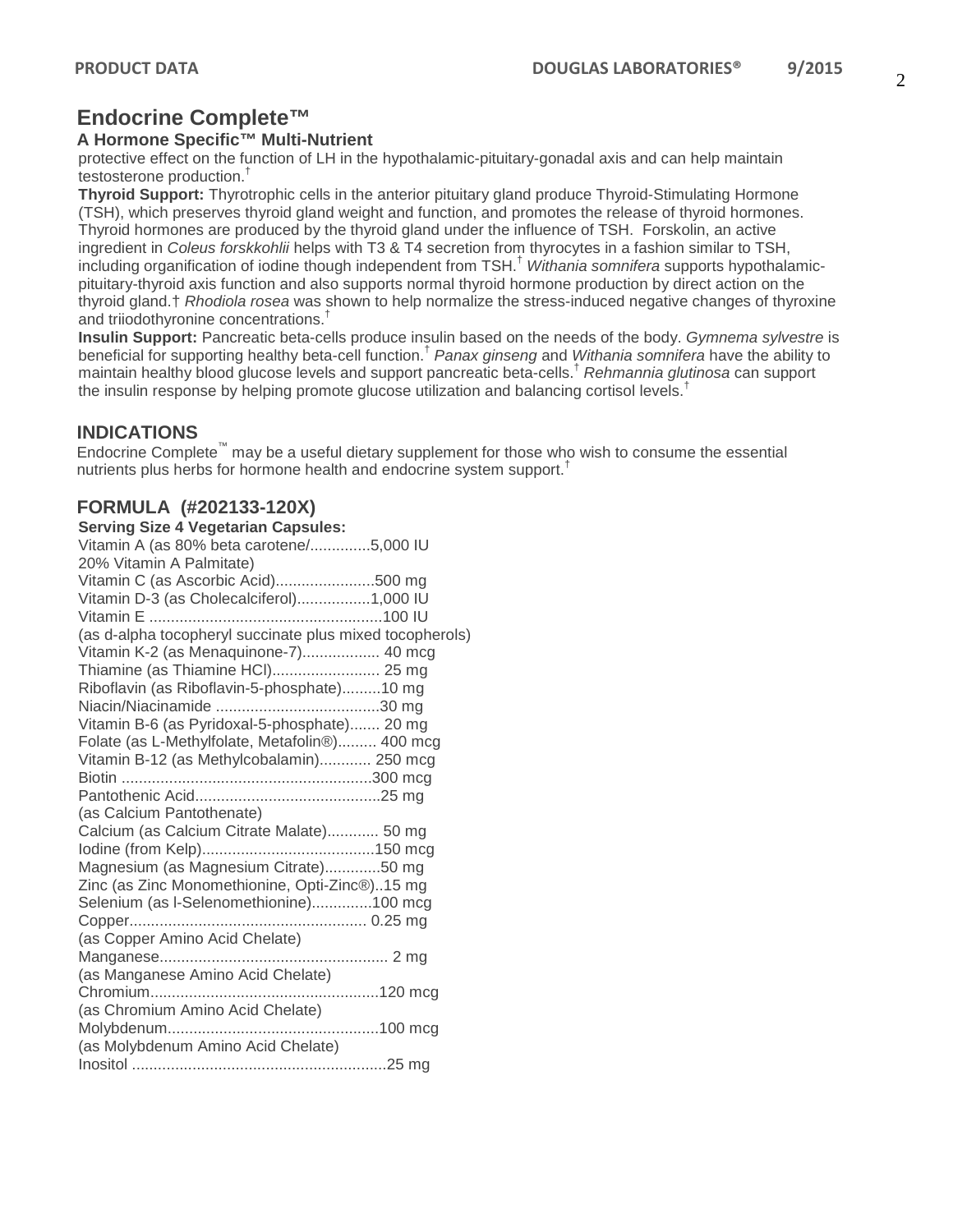#### **A Hormone Specific™ Multi-Nutrient**

| Endocrine Complete™ |  |
|---------------------|--|
|                     |  |
|                     |  |

**A Phytocrine™ Proprietary Blend**..............500 mg *Bupleurum falcatum* root Extract, *Rehmannia glutinosa* root Extract, *Rhodiola rosea* root Extract (standardized to 3% rosavins), Ashwagandha root and leaf Extract (*Withania somnifera*, standardized to a minimum of 10% withanolide glycoside conjugates and 32% oligosaccharides),*Coleus forskohlii* Extract (root, standardized to 10% forskolin), *Gymnema sylvestre* Extract (leaf, standardized to 25% gymnemic acids), *Panax ginseng* Extract (root, standardized to 3% ginsenosides).

Other ingredients: Hydroxypropyl methylcellulose (capsule), cellulose and silica.

## **SUGGESTED USE**

Adults take 4 capsules daily with food, or as directed by a healthcare professional. This product is best taken in the AM or Noon.

**Warning:** This product contains Vitamin K, which interferes with the prescription drug Coumadin (Warfarin). Consult your physician before taking this product. If pregnant, nursing, or taking prescription medications, consult your healthcare practitioner before taking this product.

## **SIDE EFFECTS**

No adverse side effects have been reported.

## **STORAGE**

Store in a cool, dry place, away from direct light. Keep out of reach of children.

## **REFERENCES**

Rossier M, et al. Endocrine Research [serial online]. November 1996;22(4):579-588. [Calcium].

Mgongo F, Gombe S, Ogaa J. Beiträge Zur Tropischen Landwirtschaft Und Veterinärmedizin [serial online]. 1985;23(2):207-216. [Methylcobalamin].

Mgongo F, Gombe S, Ogaa J. Reproduction, Nutrition, Development [serial online]. 1984;24(6):845-854. [Methylcobalamin].

Stahl S. The Journal Of Clinical Psychiatry [serial online]. September 2008;69(9):1352-1353. [L-methylfolate].

Malm J, Birn H, Frohm B, Hansen S, Høier-Madsen M, Holm J. International Journal Of Andrology [serial online]. October 2005;28(5):267-274. [L-methylfolate].

Oxenkrug G. Molecular Neurobiology [serial online]. October 2013;48(2):294-301. [Vitamin B-6].

Hustad S, Nedrebø B, Lien E, et al. The American Journal Of Clinical Nutrition [serial online]. October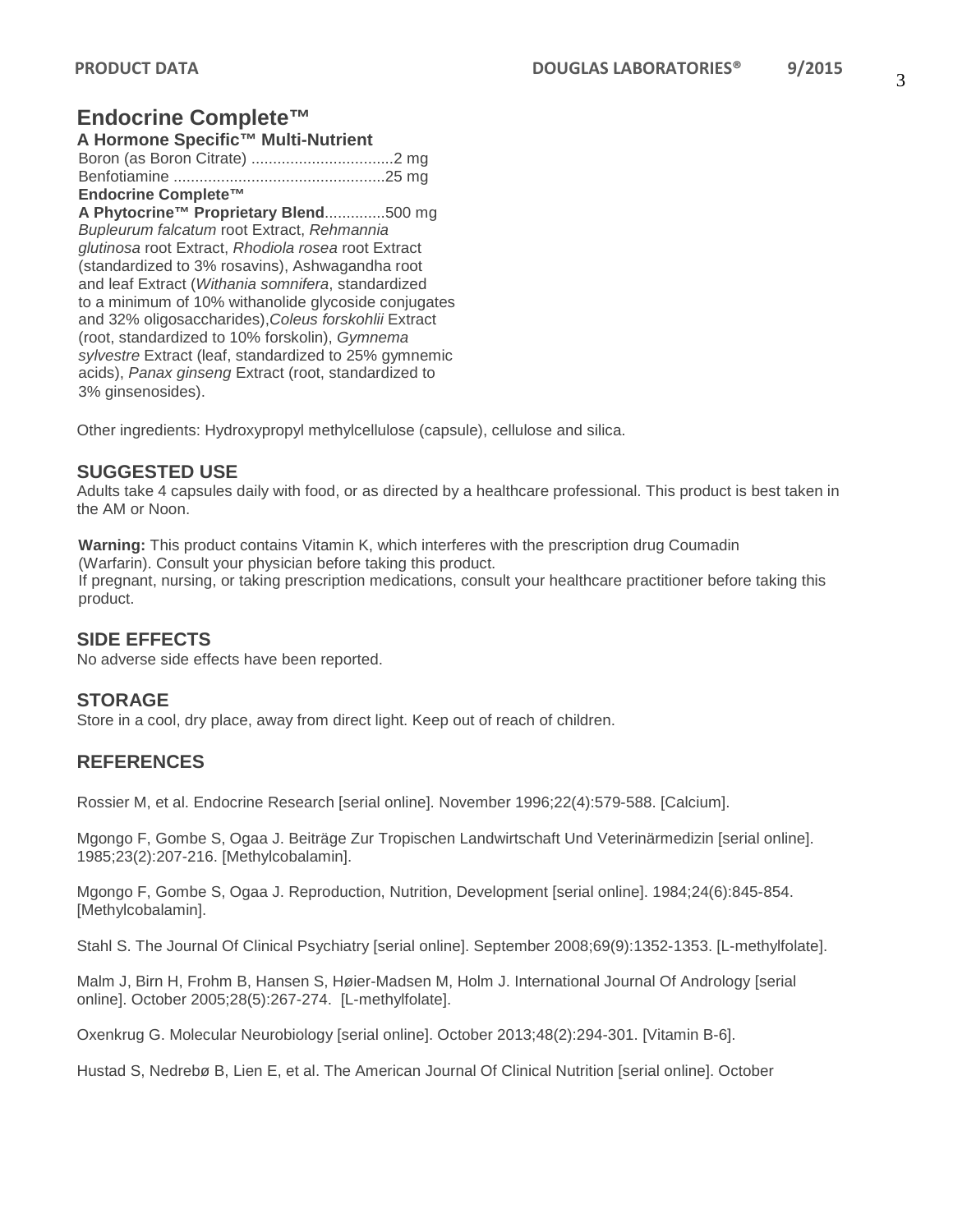### **A Hormone Specific™ Multi-Nutrient**

2004;80(4):1050-1057. [Riboflavin].

Strumilo S, Senkevich S, Galitskiĭ E, Vinogradov V Biulleten' Eksperimental'noĭ Biologii I Meditsiny [serial online]. November 1983;96(11):42-44. [Thiamine].

Oh SH, et al. Stem Cells Dev. 2009 Jan-Feb;18(1):37-46. [Benfotiamine].

Beltramo E, Berrone E, Tarallo S, Porta M. Acta Diabetol. 2008 Sep;45(3):131-41. [Thiamine and benfotiamine].

Sakamoto N, Nishiike T, Iguchi H, Sakamoto K. Diabetes Nutr Metab. 1999 Feb;12(1):37-41. [Vitamin K].

Yoshida M, et al. Diabetes Care. 2008 Nov;31(11):2092-6.doi: 10.2337/dc08-1204. [Vitamin K].

Choi HJ, et al. Diabetes Care. 2011 Sep;34(9):e147. doi: 10.2337/dc11-0551. [Vitamin K].

Shanmugasundaram ER, et al. J Ethnopharmacol. 1990 Oct;30(3):265-79. [Gymnema sylvestre].

Baskaran K, et al. J Ethnopharmacol. 1990 Oct;30(3):295-300. [Gymnema sylvestre].

Cheng JT, Tsai CL. Biochem Pharmacol. 1986 Aug 1;35(15):2483-7. [Bupleurum falcatum].

Filaretov AA, Bogdanova TS, Podvigina TT, Bodganov AI. Exp Clin Endocrinol. 1988 Dec;92(2):129-36.

Hiai S, Yokoyama H, Oura H, Yano S. Endocrinol Jpn. 1979 Dec;26(6):661-5. [Panax ginseng].

Kim DH, et al. Neurosci Lett. 2003 May 29;343(1):62-6. [Panax ginseng].

Kim HY, Kim K. J Agric Food Chem. 2007 Apr 18;55(8):2816-23. Epub 2007 Mar 24. [Panax ginseng].

Lishmanov IuB, et al. Biull Eksp Biol Med. 1987 Apr;103(4):422-4.

Ahmad MK, et al. Fertil Steril. 2010 Aug;94(3):989-96. doi: 10.1016/j.fertnstert.2009.04.046. [Withania somnifera].

Salvati G, et al. Panminerva Med.1996 Dec;38(4):249-54. [Panax ginseng].

Wang Q, et al. Zhonghua Nan Ke Xue. 2009 Apr;15(4):331-6.

van Sande J, Cochaux P, Dumont JE. FEBS Lett. 1982 Dec 13;150(1):137-41. [Forskolin].

Laurberg P. FEBS Lett. 1984 May 21;170(2):273-6. [Forskolin].

Panda S, Kar A. J Ethnopharmacol. 1999 Nov 1;67(2):233-9. [Withania somnifera].

Panda S, Kar A. J Pharm Pharmacol. 1998 Sep;50(9):1065-8. [Ashwagandha].

Lin E, et al. Am J Chin Med. 2008;36(5):981-8. [American ginseng].

Andallu B, Radhika B. Indian J Exp Biol. 2000 Jun;38(6):607-9. [Withania somnifera].

Shukla K, Dikshit P, Shukla R, Gambhir JK. J Med Food. 2012 Aug;15(8):718-25. doi: 10.1089/jmf.2011.1829.